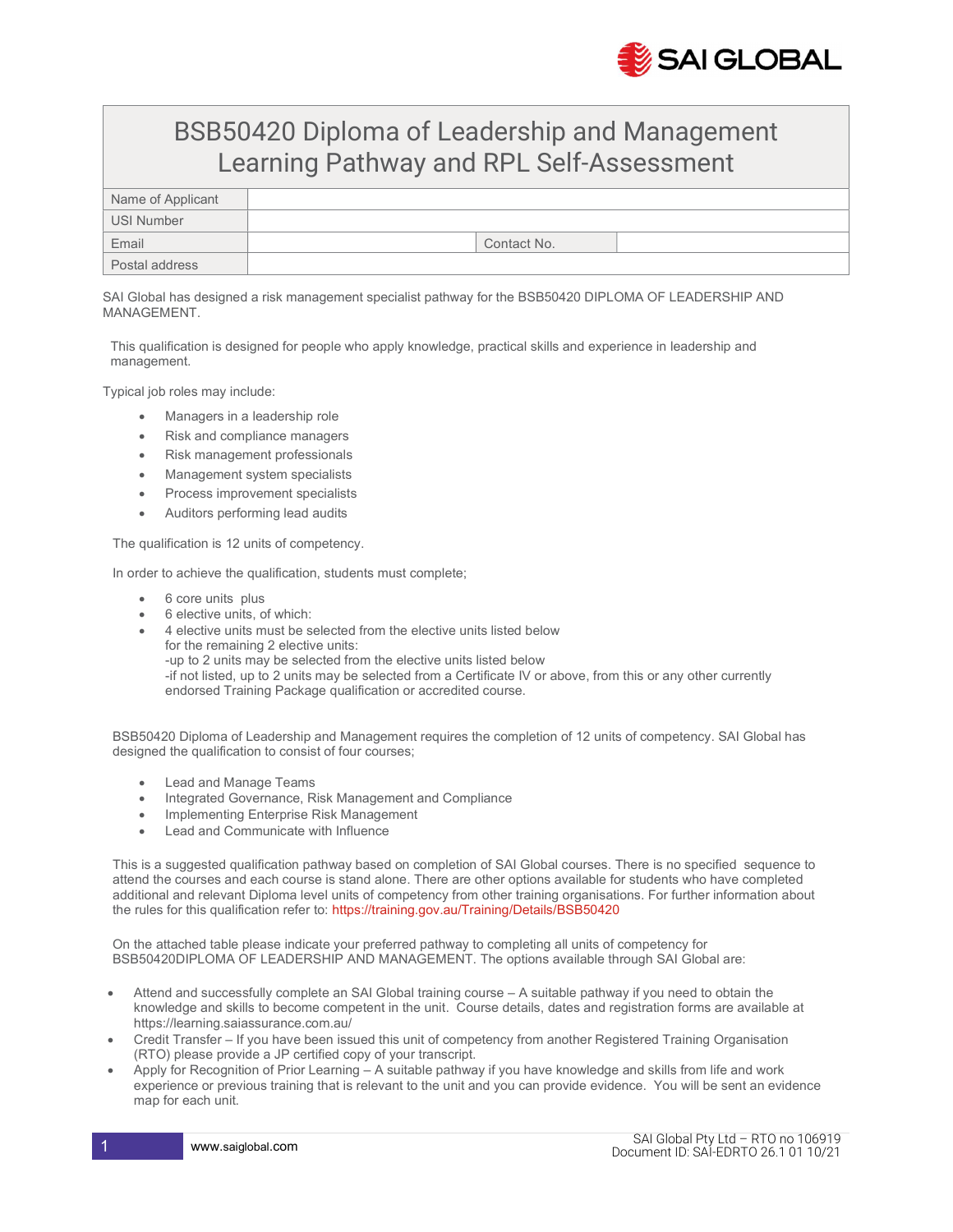

Fees: Course fees can be located at https://infostore.saiglobal.com/en-au/Training-Terms-and-Conditions/. The following fees apply once you have lodged an application for credit:

Credit transfer for current units issued by SAI Global - \$50 flat fee per application

Credit transfer for units that are similar, but were issued under a previous version, or, may differ in a minor way from the current unit (e.g. a letter A at the end instead of the new competency format i.e. without versions "A-B-C" ) - \$50 per unit of competency

Credit transfer from other training packages that may be used as electives towards the qualification but not included in the design of the SAI Global BSB50420 Diploma of Leadership and Management - \$150 per unit of competency, Recognition (RPL) - \$350 per unit of competency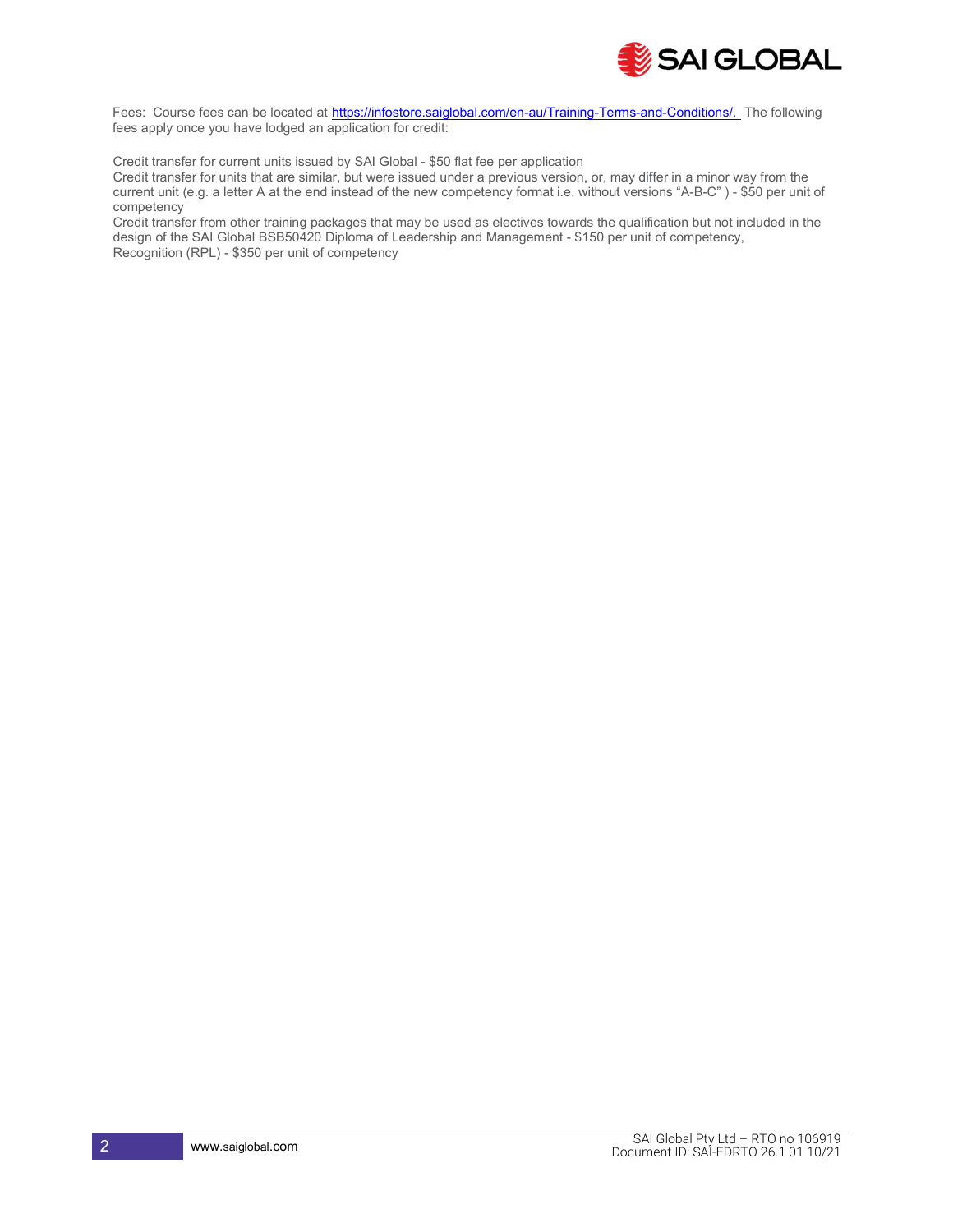

| BSB50420 Diploma of Leadership and Management offering at SAI Global                                                                                                                                                                                                                                                                                                                                                                                                                                                                                                                                                                                                                                                                                                                                                                                                                                                                                |                                                                 |                                                                                           |
|-----------------------------------------------------------------------------------------------------------------------------------------------------------------------------------------------------------------------------------------------------------------------------------------------------------------------------------------------------------------------------------------------------------------------------------------------------------------------------------------------------------------------------------------------------------------------------------------------------------------------------------------------------------------------------------------------------------------------------------------------------------------------------------------------------------------------------------------------------------------------------------------------------------------------------------------------------|-----------------------------------------------------------------|-------------------------------------------------------------------------------------------|
| <b>Lead and Manage Teams</b>                                                                                                                                                                                                                                                                                                                                                                                                                                                                                                                                                                                                                                                                                                                                                                                                                                                                                                                        | Self assessment                                                 |                                                                                           |
| On successful completion of this course, participants will obtain the knowledge on how to:<br>Understand different management styles and how they influence decision making and<br>$\bullet$<br>problem-solving approaches;<br>Ability to employ emotional intelligence techniques to manage stakeholder relationships;<br>$\bullet$<br>Develop a Professional Development Plan incorporating goals and priorities;<br>$\bullet$<br>Develop a Team Performance Plan incorporating team goals and objectives;<br>$\bullet$<br>Apply team building techniques to develop & facilitate teamwork and cohesion;<br>$\bullet$<br>Understand the different methods that can be employed to coach and support team<br>$\bullet$<br>members to improve their performance;<br>Employ techniques to coach and support team members to improve their performance;<br>$\bullet$<br>Provide constructive feedback to others in a structured and effective manner. | Attend<br>training to<br>obtain<br>knowledge<br>and skills<br>П | Apply for<br>RPL to<br>demonstrat<br>e<br>knowledge<br>and skills<br>$\Box$               |
| Implementing a Enterprise Risk Management                                                                                                                                                                                                                                                                                                                                                                                                                                                                                                                                                                                                                                                                                                                                                                                                                                                                                                           |                                                                 |                                                                                           |
| On successful completion of this course, participants will obtain the knowledge on how to:<br>Understand the role of enterprise risk management to support an organisation to achieve<br>$\bullet$<br>its goals and objectives.<br>Manage risks to enable the organisation to realise their vision, mission, goals and<br>$\bullet$<br>objectives.<br>Develop an operational management plan that reflects the organisation's appetite for risk,<br>$\bullet$<br>incorporating measurable objectives and performance targets.<br>Monitor and assess progress, and where required determine actions needed to address<br>$\bullet$<br>risks and ensure outcomes meet the needs and expectations of stakeholders.                                                                                                                                                                                                                                     | Attend<br>training to<br>obtain<br>knowledge<br>and skills<br>П | Apply for<br>RPL to<br>demonstrate<br>knowledge<br>and skills<br>П                        |
| Lead and Communicate with Influence                                                                                                                                                                                                                                                                                                                                                                                                                                                                                                                                                                                                                                                                                                                                                                                                                                                                                                                 |                                                                 |                                                                                           |
| <b>Emotional Intelligence Principals and Concepts</b><br>$\bullet$<br>Identify, Assess and Evaluate Emotional Intelligence<br>$\bullet$<br>Developing Emotional Intelligence<br>$\bullet$<br>Promote the Development of Emotional Intelligence in Others<br>$\bullet$<br>Communicate and Negotiate to Meet Stakeholder Needs<br>$\bullet$<br>Communicate and Negotiate to Influence Agreed Outcomes<br>$\bullet$<br>Participate in And Lead Meetings<br>$\bullet$<br>Design and Deliver Presentations<br><b>Lead Difficult Conversations</b>                                                                                                                                                                                                                                                                                                                                                                                                        | Attend<br>training to<br>obtain<br>knowledge<br>and skills      | Apply for<br>RPL to<br>demonstrate<br>knowledge<br>and skills<br>$\overline{\phantom{a}}$ |
| Integrated Governance Risk Management and Compliance                                                                                                                                                                                                                                                                                                                                                                                                                                                                                                                                                                                                                                                                                                                                                                                                                                                                                                |                                                                 |                                                                                           |
| On successful completion of this course, participants should be able to:<br>Identify, interpret, prioritise, and document compliance obligations and requirements<br>$\bullet$<br>according to an agreed scope of operations.<br>Design and develop a risk management framework to ensure compliance and<br>$\bullet$<br>governance related risks are managed.<br>Plan, develop and implement policy to support the intent and implementation of the risk<br>$\bullet$<br>management framework.<br>Plan, develop and implement procedures to manage compliance breaches.<br>$\bullet$<br>Understand how to develop processes to manage compliance breaches.<br>Apply monitoring protocols to ensure compliance obligations and related controls are<br>$\bullet$<br>effective.<br>Facilitate continuous improvement to business operations and processes using insight<br>$\bullet$<br>from risk monitoring, trend analysis and employee feedback.  | Attend<br>training to<br>obtain<br>knowledge<br>and skills      | Apply for<br>RPL to<br>demonstrate<br>knowledge<br>and skills                             |